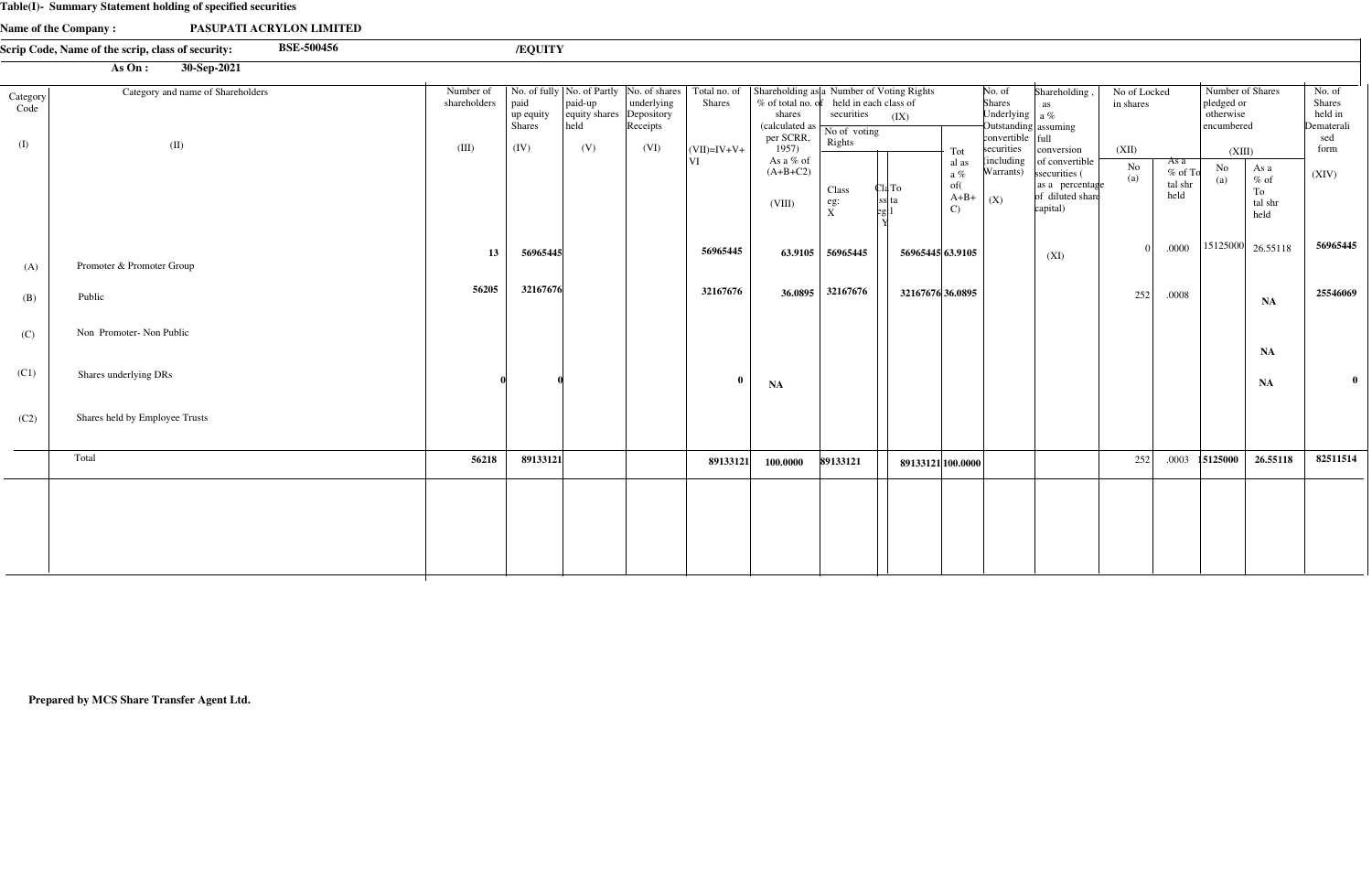|                   |                                                              |       |                           | As $On:$                                                                           | 30-Sep-2021                                 |                        |                               |                                                                                                                 |                                 |                                                       |          |                               |                                         |                                                                           |           |                                         |                                |                                          |                                                  |
|-------------------|--------------------------------------------------------------|-------|---------------------------|------------------------------------------------------------------------------------|---------------------------------------------|------------------------|-------------------------------|-----------------------------------------------------------------------------------------------------------------|---------------------------------|-------------------------------------------------------|----------|-------------------------------|-----------------------------------------|---------------------------------------------------------------------------|-----------|-----------------------------------------|--------------------------------|------------------------------------------|--------------------------------------------------|
| Category<br>Code  | Categoryand name of Shareholders                             | PAN   | Number of<br>shareholders | No. of fully   No. of Partly   No. of shares<br>paid<br>up equity<br><b>Shares</b> | paid-up<br>equity shares Depository<br>held | underlying<br>Receipts | Total no. of<br><b>Shares</b> | Shareholding as aNumber of Voting Rights<br>% of total no. of held in each class of<br>shares<br>(calculated as | securities<br>No of voting      |                                                       | (X)      | Tot                           | No. of<br>Shares<br>Underlying assuming | Shareholding<br>as a %<br>Outstanding full conversion                     | in shares | No of Locked                            | Number of Shares<br>pledged or | otherwise encumbered                     | No. of<br>Shares<br>held in<br>Dematerali<br>sed |
| (I)               | (II)                                                         | (III) | (IV)                      | (V)                                                                                | (VI)                                        | $\vert$ (VII)=IV+V+    |                               | per SCRR,<br>1957)                                                                                              | Rights                          |                                                       |          | al as<br>a $\%$               | convertible $of$<br>securities          | convertible                                                               |           | (XIII)                                  | (XIV)                          |                                          | form                                             |
|                   |                                                              |       |                           |                                                                                    |                                             | VI                     | (VIII)                        | As a % of<br>$(A+B+C2)$<br>(IX)                                                                                 | Class<br>$e$ g:<br>$\mathbf{x}$ | <sub>C1a</sub>  <br> ss <br>$\left \text{eg:}\right $ | To<br>ta | of(<br>$A+B+$<br>$\mathbf{C}$ | (including<br>Warrants)<br>(XI)         | securities<br>$\alpha$ as a<br>percentage<br>of diluted<br>share capital) | No<br>(a) | As a<br>$%$ of<br>To<br>tal shr<br>held | $\rm No$<br>(a)                | As a<br>$\%$ of<br>To<br>tal shr<br>held | (XV)                                             |
|                   |                                                              |       |                           |                                                                                    |                                             |                        |                               |                                                                                                                 |                                 |                                                       |          |                               |                                         | (XII)                                                                     |           |                                         |                                |                                          |                                                  |
| A<br>$\mathbf{1}$ | <b>Shareholding of Promoter and Promoter Group</b><br>Indian |       |                           |                                                                                    |                                             |                        |                               |                                                                                                                 |                                 |                                                       |          |                               |                                         |                                                                           |           |                                         |                                |                                          |                                                  |
| a                 | Individuals/Hindu Undivided Family                           |       | $\overline{3}$            | 17454996                                                                           |                                             |                        | 17454996                      | 19.5831                                                                                                         | 17454996                        |                                                       | 17454996 | 19.5831                       |                                         |                                                                           |           | .0000<br>.0000                          | 1125000                        | 6.4450                                   | 17454996                                         |
|                   | VINOD KUMAR JAIN HUF AAAHV2404F                              |       |                           | 603342                                                                             |                                             |                        | 603342                        | .6769                                                                                                           | 603342                          |                                                       | 603342   | .6769                         |                                         |                                                                           |           | .0000                                   |                                |                                          | 603342                                           |
|                   | VINEET JAIN AAFPJ7478L                                       |       |                           | 12422422                                                                           |                                             |                        | 12422422                      | 13.9369                                                                                                         | 12422422                        |                                                       | 12422422 | 13.9369                       |                                         |                                                                           |           | .0000                                   | 1125000                        | 1.2622                                   | 12422422                                         |
|                   | MANISH JAIN AADPJ8524F                                       |       |                           | 4429232                                                                            |                                             |                        | 4429232                       | 4.9692                                                                                                          | 4429232                         |                                                       | 4429232  | 4.9692                        |                                         |                                                                           |           | .0000                                   |                                |                                          | 4429232                                          |
| $\mathbf b$       | Central Government/ State Government(s)                      |       | $\overline{0}$            | $\overline{0}$                                                                     |                                             |                        | $\overline{0}$                | .0000                                                                                                           |                                 |                                                       |          | $.0000$                       |                                         |                                                                           |           | .0000                                   |                                | .0000                                    |                                                  |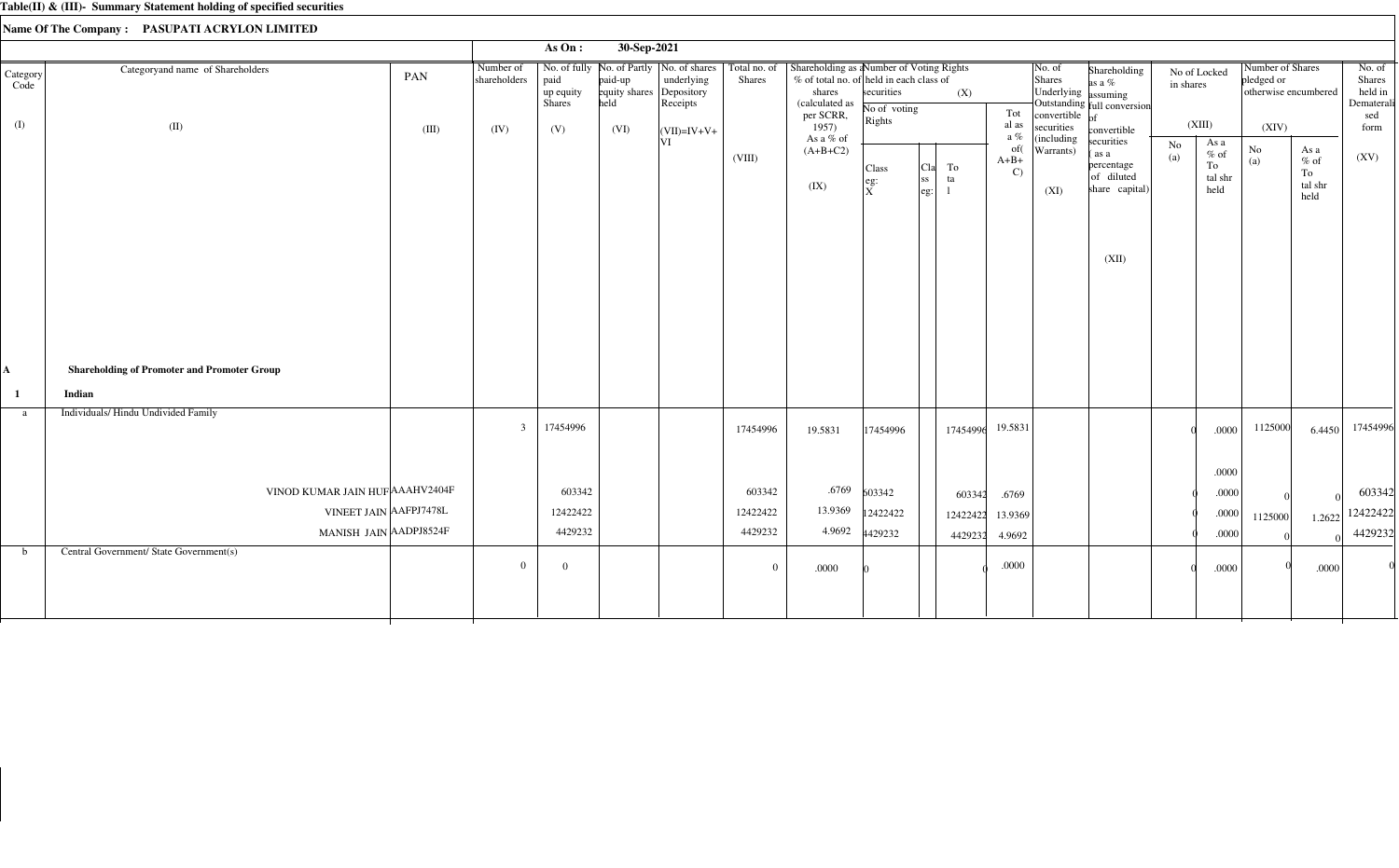|                  |                                                                                      |       |                           | As On:                             | 30-Sep-2021                                 |                                                                        |                               |                                                                                                                               |                            |                                          |                               |                                                                 |                                                                  |                           |                                         |                                                        |                                         |                                                  |
|------------------|--------------------------------------------------------------------------------------|-------|---------------------------|------------------------------------|---------------------------------------------|------------------------------------------------------------------------|-------------------------------|-------------------------------------------------------------------------------------------------------------------------------|----------------------------|------------------------------------------|-------------------------------|-----------------------------------------------------------------|------------------------------------------------------------------|---------------------------|-----------------------------------------|--------------------------------------------------------|-----------------------------------------|--------------------------------------------------|
| Category<br>Code | Categoryand name of Shareholders                                                     | PAN   | Number of<br>shareholders | paid<br>up equity<br><b>Shares</b> | paid-up<br>equity shares Depository<br>held | No. of fully   No. of Partly   No. of shares<br>underlying<br>Receipts | Total no. of<br><b>Shares</b> | Shareholding as a Number of Voting Rights<br>% of total no. of held in each class of<br>shares<br>(calculated as<br>per SCRR, | securities<br>No of voting | (X)                                      | Tot                           | No. of<br>Shares<br>Underlying assuming<br>convertible $ _{of}$ | Shareholding<br>as a $%$<br>Outstanding full conversion          | No of Locked<br>in shares |                                         | Number of Shares<br>pledged or<br>otherwise encumbered |                                         | No. of<br>Shares<br>held in<br>Dematerali<br>sed |
| (I)              | (II)                                                                                 | (III) | (IV)                      | (V)                                | (VI)                                        | $\vert$ (VII)=IV+V+                                                    |                               | 1957)                                                                                                                         | Rights                     |                                          | al as<br>a %                  | securities<br>(including                                        | convertible                                                      |                           | (XIII)                                  | (XIV)                                                  |                                         | form                                             |
|                  |                                                                                      |       |                           |                                    |                                             | VI                                                                     | (VIII)                        | As a % of<br>$(A+B+C2)$<br>(IX)                                                                                               | Class<br>eg:<br>ΙX         | To<br> Cla<br><sub>ss</sub><br>ta<br>eg: | of(<br>$A+B+$<br>$\mathbf{C}$ | Warrants)<br>(XI)                                               | securities<br>as a<br>percentage<br>of diluted<br>share capital) | No<br>(a)                 | As a<br>$%$ of<br>To<br>tal shr<br>held | No<br>(a)                                              | As a<br>$%$ of<br>To<br>tal shr<br>held | (XV)                                             |
|                  |                                                                                      |       |                           |                                    |                                             |                                                                        |                               |                                                                                                                               |                            |                                          |                               |                                                                 | (XII)                                                            |                           |                                         |                                                        |                                         |                                                  |
| A,               | <b>Shareholding of Promoter and Promoter Group</b>                                   |       |                           |                                    |                                             |                                                                        |                               |                                                                                                                               |                            |                                          |                               |                                                                 |                                                                  |                           |                                         |                                                        |                                         |                                                  |
| $\mathbf{1}$     | Indian                                                                               |       |                           |                                    |                                             |                                                                        |                               |                                                                                                                               |                            |                                          |                               |                                                                 |                                                                  |                           |                                         |                                                        |                                         |                                                  |
| $\mathbf{c}$     | <b>Bodies Corporate</b>                                                              |       | 9                         | 35028697                           |                                             |                                                                        | 35028697                      | 39.2992                                                                                                                       | 35028697                   | 35028697                                 | 39.2992                       |                                                                 |                                                                  |                           | .0000                                   | 14000000                                               | 39.9670                                 | 35028697                                         |
|                  |                                                                                      |       |                           |                                    |                                             |                                                                        |                               |                                                                                                                               |                            |                                          |                               |                                                                 |                                                                  |                           | .0000                                   |                                                        |                                         |                                                  |
|                  | ARIHANT EXPORTS LIMITED AAACA0143P                                                   |       |                           | 4627867                            |                                             |                                                                        | 4627867                       | 5.1921                                                                                                                        | 4627867                    | 4627867                                  | 5.1921                        |                                                                 |                                                                  |                           | .0000                                   |                                                        |                                         | 4627867                                          |
|                  | SHUBH EXIM LIMITED AABCS8094E                                                        |       |                           | 4500000                            |                                             |                                                                        | 4500000                       | 5.0486                                                                                                                        | 4500000                    | 4500000                                  | 5.0486                        |                                                                 |                                                                  |                           | .0000                                   | 4500000                                                | 5.0486                                  | 4500000                                          |
|                  | SULABH PLANTATION & FINANCE LTD AACCS2207C                                           |       |                           | 8250000                            |                                             |                                                                        | 8250000                       | 9.2558                                                                                                                        | 8250000                    | 8250000                                  | 9.2558                        |                                                                 |                                                                  |                           | .0000                                   |                                                        |                                         | 8250000                                          |
|                  | SIND WAVE FINANCE SERVICES LTD AGCS2744C                                             |       |                           | 4000000                            |                                             |                                                                        | 4000000                       | 4.4877                                                                                                                        | 4000000                    | 4000000                                  | 4.4877                        |                                                                 |                                                                  |                           | .0000                                   | 4000000                                                | 4.4877                                  | 4000000                                          |
|                  | PRABHAT CAPITAL SERVICES LTD ACCP6531C                                               |       |                           | 3500000                            |                                             |                                                                        | 3500000                       | 3.9267                                                                                                                        | 3500000                    | 3500000                                  | 3.9267                        |                                                                 |                                                                  |                           | .0000                                   | 3500000                                                | 3.9267                                  | 3500000                                          |
|                  | NITYANAND EXPORTS AND CONSULTANTS CO LIMITED AAACN1386P                              |       |                           | 6380                               |                                             |                                                                        | 6380                          | .0072                                                                                                                         | 6380                       |                                          | 6380<br>.0072                 |                                                                 |                                                                  |                           | .0000                                   |                                                        |                                         | 6380                                             |
|                  | GURUKRIPA FINVEST PRIVATE LIMITED AAACG4045J                                         |       |                           | 9000000                            |                                             |                                                                        | 9000000                       | 10.0973                                                                                                                       | 9000000                    | 9000000                                  | 10.0973                       |                                                                 |                                                                  |                           | .0000                                   | 1000000                                                | 1.1219                                  | 9000000                                          |
|                  | INDER OVERSEAS PRIVATE LIMITED AAACI1230K                                            |       |                           | 1000000                            |                                             |                                                                        | 1000000                       |                                                                                                                               | $1.1219$ 1000000           | 1000000                                  | 1.1219                        |                                                                 |                                                                  |                           | .0000                                   | 1000000                                                | 1.1219                                  | 1000000                                          |
|                  | MVA FINANCE PRIVATE LIMITED AAACM1452D                                               |       |                           | 144450                             |                                             |                                                                        | 144450                        | .1621                                                                                                                         | 144450                     | 144450                                   | .1621                         |                                                                 |                                                                  |                           | .0000                                   |                                                        |                                         | 144450                                           |
| d                | <b>Financial Institutions / Banks</b>                                                |       |                           |                                    |                                             |                                                                        |                               |                                                                                                                               |                            |                                          |                               |                                                                 |                                                                  |                           |                                         |                                                        |                                         |                                                  |
|                  | THE PRADESHIYA INDUSTRIAL AND INVESTMENT CORPORATION OF AAACT6517A<br><b>U.P LTD</b> |       |                           | 4481752                            |                                             |                                                                        | 4481752                       |                                                                                                                               | 5.0282 4481752             |                                          | 4481752 5.0282                |                                                                 |                                                                  |                           | .0000<br>.0000                          |                                                        |                                         | 4481752                                          |
| d                | <b>Financial Institutions/Banks</b>                                                  |       |                           | 4481752                            |                                             |                                                                        | 4481752                       | 5.0282                                                                                                                        | 4481752                    | 4481752                                  | 5.0282                        |                                                                 |                                                                  |                           | .0000                                   |                                                        | .0000                                   | 4481752                                          |
|                  |                                                                                      |       |                           |                                    |                                             |                                                                        |                               |                                                                                                                               |                            |                                          |                               |                                                                 |                                                                  |                           |                                         |                                                        |                                         |                                                  |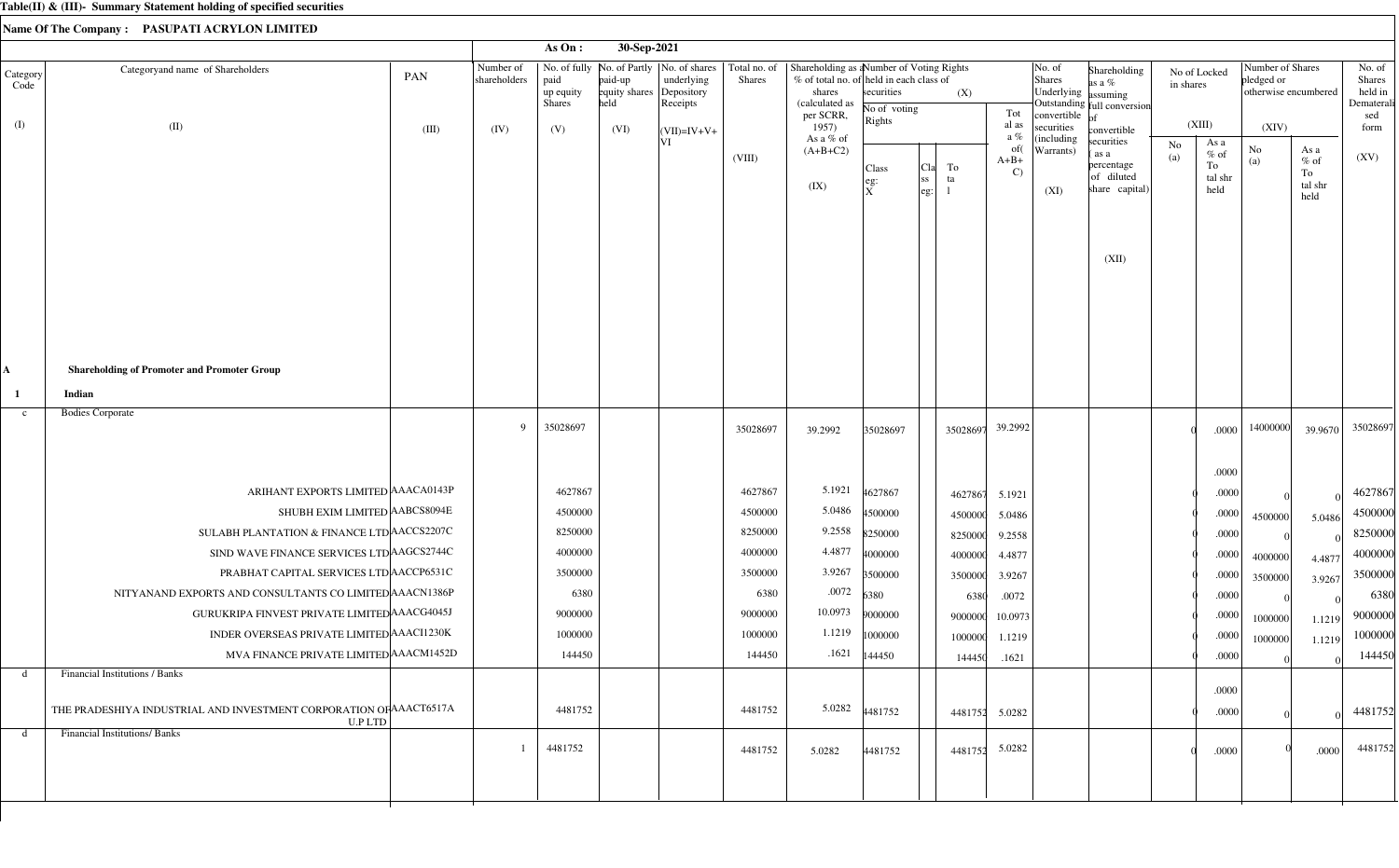|                  |                                                              |       |                           | As On:                      | 30-Sep-2021                                 |                        |                |                                                                                                                                                                                           |                                                                                          |                                               |                                                  |                                                                        |                                                                                           |           |                                                   |                                                        |                                          |                                                  |
|------------------|--------------------------------------------------------------|-------|---------------------------|-----------------------------|---------------------------------------------|------------------------|----------------|-------------------------------------------------------------------------------------------------------------------------------------------------------------------------------------------|------------------------------------------------------------------------------------------|-----------------------------------------------|--------------------------------------------------|------------------------------------------------------------------------|-------------------------------------------------------------------------------------------|-----------|---------------------------------------------------|--------------------------------------------------------|------------------------------------------|--------------------------------------------------|
| Category<br>Code | Categoryand name of Shareholders                             | PAN   | Number of<br>shareholders | paid<br>up equity<br>Shares | paid-up<br>equity shares Depository<br>held | underlying<br>Receipts | Shares         | No. of fully No. of Partly   No. of shares   Total no. of   Shareholding as a Number of Voting Rights<br>% of total no. of held in each class of<br>shares<br>(calculated as<br>per SCRR, | securities<br>No of voting                                                               | (X)                                           | Tot                                              | No. of<br>Shares<br>Underlying assuming<br>convertible $\overline{of}$ | Shareholding<br>as a %<br>Outstanding full conversion                                     | in shares | No of Locked                                      | Number of Shares<br>pledged or<br>otherwise encumbered |                                          | No. of<br>Shares<br>held in<br>Dematerali<br>sed |
| (I)              | (II)                                                         | (III) | (IV)                      | (V)                         | (VI)                                        | $ (VII)=IV+V+$<br>VI   | (VIII)         | 1957)<br>As a % of<br>$(A+B+C2)$<br>(IX)                                                                                                                                                  | Rights<br>Class<br>$\left  \begin{smallmatrix} \text{eg:} \ X \end{smallmatrix} \right $ | To<br>Cla<br> ss <br>ta<br>$ {\rm eg} \cdot $ | al as<br>a $\%$<br>of(<br>$A+B+$<br>$\mathbf{C}$ | securities<br>(including<br>Warrants)<br>(XI)                          | convertible<br>securities<br>(as a<br>percentage<br>of diluted<br>share capital)<br>(XII) | No<br>(a) | (XIII)<br>As a<br>$%$ of<br>To<br>tal shr<br>held | (XIV)<br>No<br>(a)                                     | As a<br>$\%$ of<br>To<br>tal shr<br>held | form<br>(XV)                                     |
| A<br>-1          | <b>Shareholding of Promoter and Promoter Group</b><br>Indian |       |                           |                             |                                             |                        |                |                                                                                                                                                                                           |                                                                                          |                                               |                                                  |                                                                        |                                                                                           |           |                                                   |                                                        |                                          |                                                  |
| e.               | Any Other (Specify)                                          |       | $\Omega$                  | $\overline{0}$              |                                             |                        | $\overline{0}$ | .0000                                                                                                                                                                                     |                                                                                          |                                               | .0000                                            |                                                                        |                                                                                           |           | .0000                                             |                                                        | .0000                                    |                                                  |
|                  | Sub Total $(A)(1)$ :                                         |       | 13                        | 56965445                    |                                             |                        | 56965445       | 63.9105                                                                                                                                                                                   | 56965445                                                                                 |                                               | 56965445 63.9105                                 |                                                                        |                                                                                           | 252       | .0013                                             | 15125000                                               | 26.5512                                  | 56965445                                         |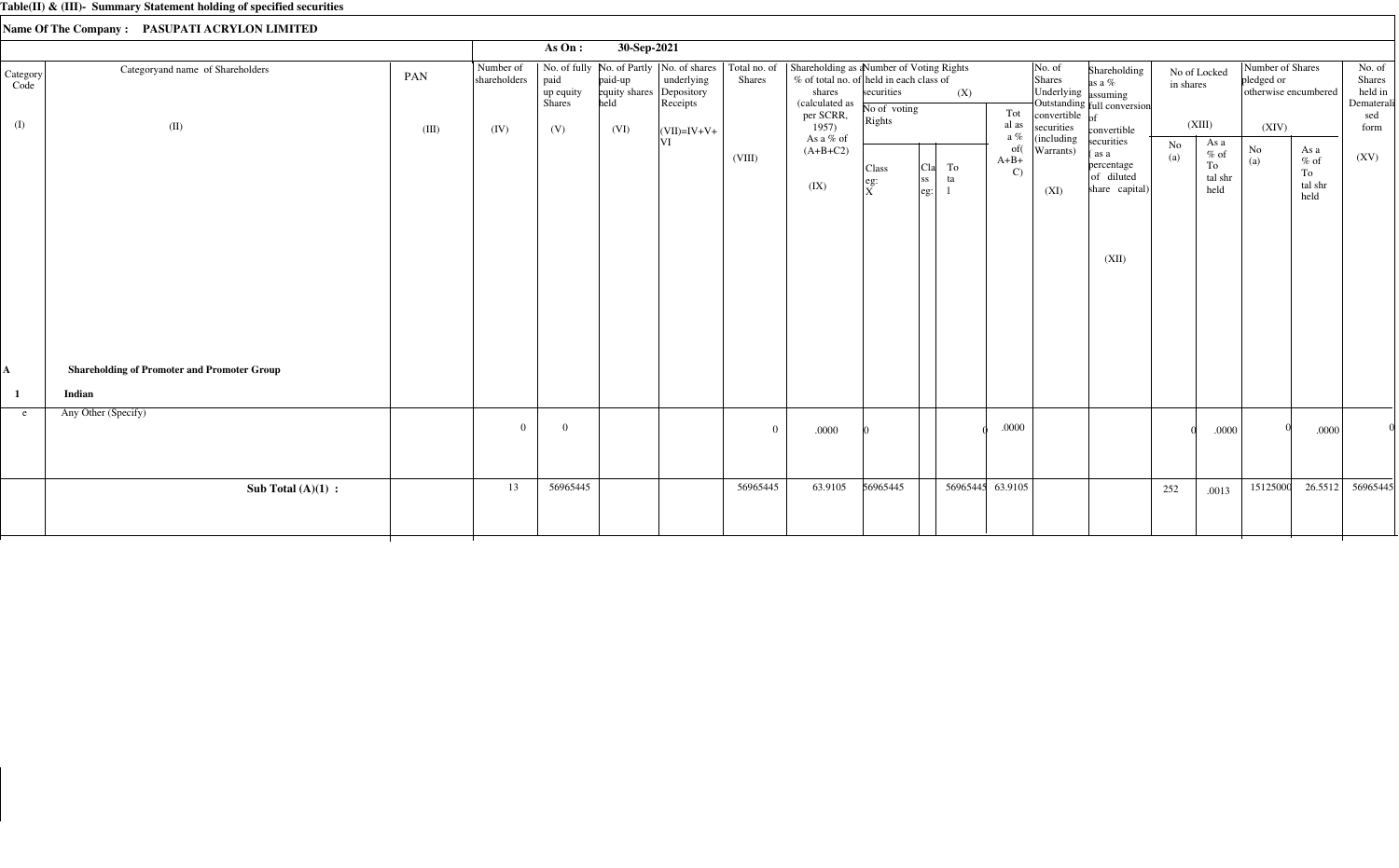|                                    |                                                                                                                           |       |                           | As On:                      | 30-Sep-2021                                 |                        |                |                                                                                                                                                                                             |                                                                       |                                                                      |                                                   |                                                             |                                                                                           |                           |                                                    |                                                        |                                                                       |                                                  |
|------------------------------------|---------------------------------------------------------------------------------------------------------------------------|-------|---------------------------|-----------------------------|---------------------------------------------|------------------------|----------------|---------------------------------------------------------------------------------------------------------------------------------------------------------------------------------------------|-----------------------------------------------------------------------|----------------------------------------------------------------------|---------------------------------------------------|-------------------------------------------------------------|-------------------------------------------------------------------------------------------|---------------------------|----------------------------------------------------|--------------------------------------------------------|-----------------------------------------------------------------------|--------------------------------------------------|
| Category<br>Code                   | Categoryand name of Shareholders                                                                                          | PAN   | Number of<br>shareholders | paid<br>up equity<br>Shares | paid-up<br>equity shares Depository<br>held | underlying<br>Receipts | Shares         | No. of fully   No. of Partly   No. of shares   Total no. of   Shareholding as a Number of Voting Rights<br>% of total no. of held in each class of<br>shares<br>(calculated as<br>per SCRR, | securities<br>No of voting<br>Rights                                  | (X)                                                                  | Tot                                               | No. of<br>Shares<br>Underlying assuming<br>convertible $of$ | Shareholding<br>as a %<br>Outstanding full conversion                                     | No of Locked<br>in shares |                                                    | Number of Shares<br>pledged or<br>otherwise encumbered |                                                                       | No. of<br>Shares<br>held in<br>Dematerali<br>sed |
| (I)                                | (II)                                                                                                                      | (III) | (IV)                      | (V)                         | (VI)                                        | $ (VII)=IV+V+$<br> VI  | (VIII)         | 1957)<br>As a % of<br>$(A+B+C2)$<br>(IX)                                                                                                                                                    | Class<br>$\left  \begin{array}{c} \text{eg:} \ X \end{array} \right $ | To<br>  <sub>C1a</sub>  <br> ss <br>ta<br>$\left  \text{eg} \right $ | al as<br>a $\%$<br>of(<br>$A+B+$<br>$\mathcal{C}$ | securities<br>(including<br>Warrants)<br>(XI)               | convertible<br>securities<br>(as a<br>percentage<br>of diluted<br>share capital)<br>(XII) | No<br>(a)                 | (XIII)<br>As a<br>$\%$ of<br>To<br>tal shr<br>held | (XIV)<br>$\rm No$<br>(a)                               | As a<br>$\%$ of<br>To<br>$\ensuremath{\text{tal}}\xspace$ shr<br>held | form<br>(XV)                                     |
| A,<br>$\overline{\mathbf{c}}$<br>a | <b>Shareholding of Promoter and Promoter Group</b><br>Foreign<br>Individuals (Non Resident Indians / Foreign Individuals) |       |                           |                             |                                             |                        |                |                                                                                                                                                                                             |                                                                       |                                                                      |                                                   |                                                             |                                                                                           |                           |                                                    |                                                        |                                                                       |                                                  |
|                                    |                                                                                                                           |       | $\overline{0}$            | $\overline{0}$              |                                             |                        | $\overline{0}$ | $.0000\,$                                                                                                                                                                                   |                                                                       |                                                                      | .0000                                             |                                                             |                                                                                           |                           | .0000                                              |                                                        | .0000<br>.0000                                                        |                                                  |
| b                                  | <b>Bodies Corporate</b>                                                                                                   |       | $\mathbf{0}$              | $\overline{0}$              |                                             |                        | $\mathbf{0}$   | $.0000\,$                                                                                                                                                                                   |                                                                       |                                                                      | $.0000$                                           |                                                             |                                                                                           |                           | .0000                                              |                                                        | .0000<br>.0000                                                        |                                                  |
| $\mathbf{c}$                       | Institutions                                                                                                              |       | $\overline{0}$            | $\overline{0}$              |                                             |                        | $\overline{0}$ | $.0000$                                                                                                                                                                                     |                                                                       |                                                                      | $.0000$                                           |                                                             |                                                                                           |                           | .0000                                              |                                                        | .0000<br>.0000                                                        |                                                  |
| d                                  | <b>Qualified Foreign Investor</b>                                                                                         |       | $\mathbf{0}$              | $\overline{0}$              |                                             |                        | $\overline{0}$ | .0000                                                                                                                                                                                       |                                                                       |                                                                      | .0000                                             |                                                             |                                                                                           |                           | .0000                                              |                                                        | .0000<br>.0000                                                        |                                                  |
| e                                  | Any Other (Specify)                                                                                                       |       | $\mathbf{0}$              | $\overline{0}$              |                                             |                        | $\overline{0}$ | $.0000\,$                                                                                                                                                                                   |                                                                       |                                                                      | $.0000$                                           |                                                             |                                                                                           |                           | .0000                                              |                                                        | .0000<br>.0000                                                        |                                                  |
|                                    | Sub Total $(A)(2)$ :                                                                                                      |       | $\overline{0}$            | $\mathbf{0}$                |                                             |                        | $\overline{0}$ | .0000                                                                                                                                                                                       |                                                                       |                                                                      | .0000                                             |                                                             |                                                                                           | 252                       | .0013                                              |                                                        |                                                                       |                                                  |
|                                    | <b>Total Shareholding of Promoter and Promo</b>                                                                           |       | 13                        | 56965445                    |                                             |                        | 56965445       |                                                                                                                                                                                             | 63.9105 56965445                                                      | 56965445                                                             | 63.9105                                           |                                                             | 252                                                                                       |                           | .00.                                               |                                                        | 15125000 26.5512                                                      | 56965445                                         |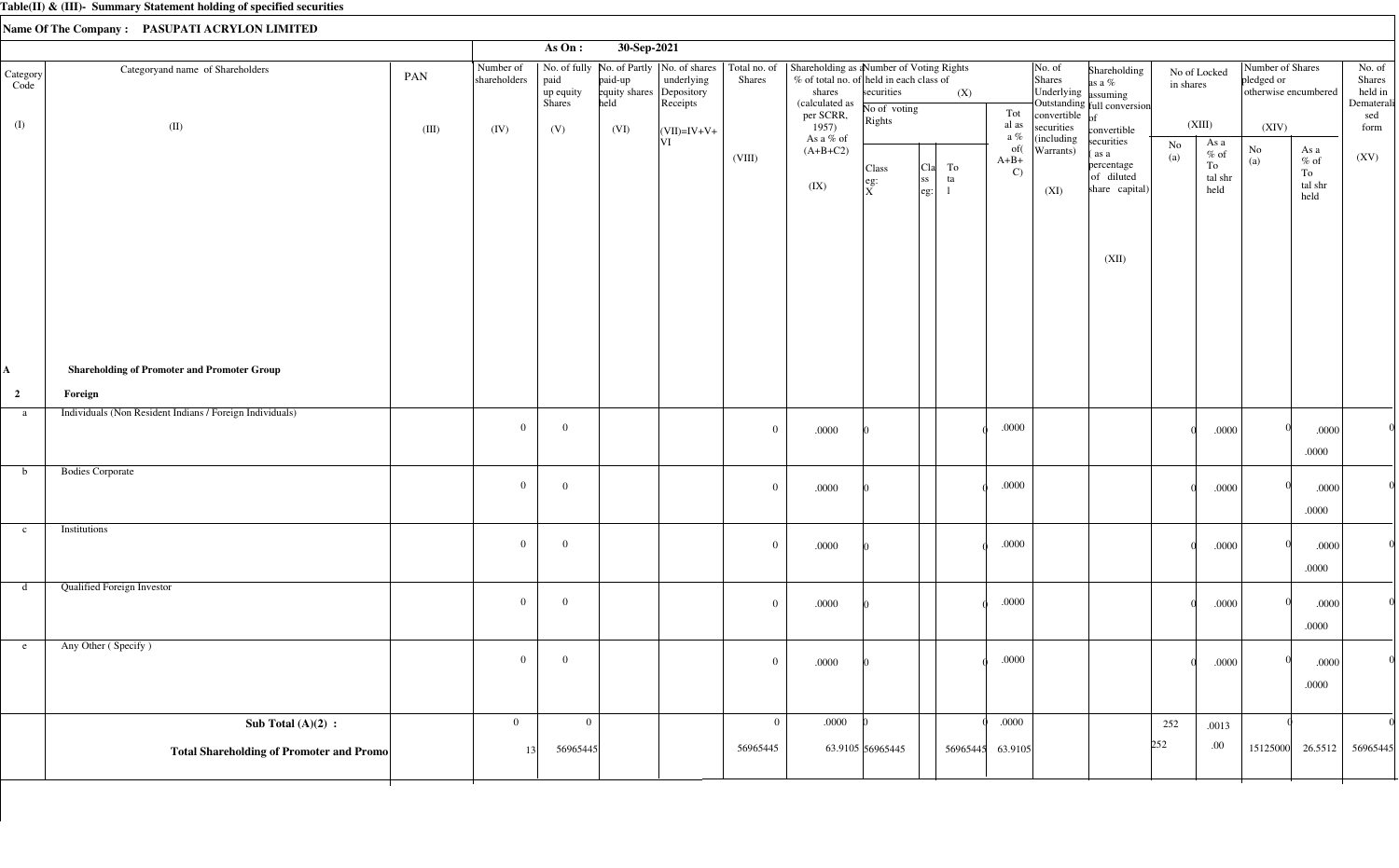|                  |                                     |       |                           | As On:                      | 30-Sep-2021                                 |                        |                |                                                                                                                                                                                             |                                                                       |                                                                |          |                                |                                                                                |                                                                   |                           |                                    |                                                        |                                                                       |                                                  |
|------------------|-------------------------------------|-------|---------------------------|-----------------------------|---------------------------------------------|------------------------|----------------|---------------------------------------------------------------------------------------------------------------------------------------------------------------------------------------------|-----------------------------------------------------------------------|----------------------------------------------------------------|----------|--------------------------------|--------------------------------------------------------------------------------|-------------------------------------------------------------------|---------------------------|------------------------------------|--------------------------------------------------------|-----------------------------------------------------------------------|--------------------------------------------------|
| Category<br>Code | Categoryand name of Shareholders    | PAN   | Number of<br>shareholders | paid<br>up equity<br>Shares | paid-up<br>equity shares Depository<br>held | underlying<br>Receipts | Shares         | No. of fully   No. of Partly   No. of shares   Total no. of   Shareholding as a Number of Voting Rights<br>% of total no. of held in each class of<br>shares<br>(calculated as<br>per SCRR, | securities<br>No of voting                                            |                                                                | (X)      | Tot                            | $\vert$ No. of<br>Shares<br>Underlying assuming<br>convertible $\overline{of}$ | Shareholding<br>as a %<br>Outstanding full conversion             | No of Locked<br>in shares |                                    | Number of Shares<br>pledged or<br>otherwise encumbered |                                                                       | No. of<br>Shares<br>held in<br>Dematerali<br>sed |
| (I)              | (II)                                | (III) | (IV)                      | (V)                         | (VI)                                        | $\vert$ (VII)=IV+V+    |                | 1957)<br>As a % of                                                                                                                                                                          | Rights                                                                |                                                                |          | al as<br>a $\%$                | securities<br>(including                                                       | convertible                                                       | (XIII)                    |                                    | (XIV)                                                  |                                                                       | form                                             |
|                  |                                     |       |                           |                             |                                             | VI                     | (VIII)         | $(A+B+C2)$<br>(IX)                                                                                                                                                                          | Class<br>$\left  \begin{array}{c} \text{eg:} \ X \end{array} \right $ | <sub>C1a</sub>  <br><sub>ss</sub><br>$\left \text{eg:}\right $ | To<br>ta | of(<br>$A+B+$<br>$\mathcal{C}$ | Warrants)<br>(XI)                                                              | securities<br>(as a<br>percentage<br>of diluted<br>share capital) | No<br>(a)<br>To           | As a<br>$\%$ of<br>tal shr<br>held | $\rm No$<br>(a)                                        | As a<br>$\%$ of<br>To<br>$\ensuremath{\text{tal}}\xspace$ shr<br>held | (XV)                                             |
|                  |                                     |       |                           |                             |                                             |                        |                |                                                                                                                                                                                             |                                                                       |                                                                |          |                                |                                                                                | (XII)                                                             |                           |                                    |                                                        |                                                                       |                                                  |
| B                | <b>Public Shareholding</b>          |       |                           |                             |                                             |                        |                |                                                                                                                                                                                             |                                                                       |                                                                |          |                                |                                                                                |                                                                   |                           |                                    |                                                        |                                                                       |                                                  |
| $\mathbf{1}$     | <b>Institutions</b>                 |       |                           |                             |                                             |                        |                |                                                                                                                                                                                             |                                                                       |                                                                |          |                                |                                                                                |                                                                   |                           |                                    |                                                        |                                                                       |                                                  |
| a                | <b>Mutual Funds/UTI</b>             |       | 8                         | 282842                      |                                             |                        | 282842         | .3173                                                                                                                                                                                       | 282842                                                                |                                                                | 282842   | .3173                          |                                                                                |                                                                   |                           | .0000                              |                                                        | .0000                                                                 | 200357                                           |
| $\mathbf b$      | Venture Capital Funds               |       | $\overline{0}$            | $\overline{0}$              |                                             |                        | $\overline{0}$ | .0000                                                                                                                                                                                       |                                                                       |                                                                |          | $.0000\,$                      |                                                                                |                                                                   |                           | .0000                              |                                                        | $.0000$                                                               |                                                  |
| $\mathbf{c}$     | Alternate Investment Funds          |       | $\overline{0}$            | $\overline{0}$              |                                             |                        | $\overline{0}$ | .0000                                                                                                                                                                                       |                                                                       |                                                                |          | $.0000$                        |                                                                                |                                                                   |                           | .0000                              |                                                        | .0000                                                                 |                                                  |
| d                | Foreign Venture Capital Investors   |       | $\mathbf{0}$              | $\overline{0}$              |                                             |                        | $\mathbf{0}$   | .0000                                                                                                                                                                                       |                                                                       |                                                                |          | $.0000$                        |                                                                                |                                                                   |                           | .0000                              |                                                        | .0000                                                                 |                                                  |
| e                | Foreign Portfolio Investors         |       | $\overline{0}$            | $\overline{0}$              |                                             |                        | $\mathbf{0}$   | .0000                                                                                                                                                                                       |                                                                       |                                                                |          | .0000                          |                                                                                |                                                                   |                           | .0000                              |                                                        | .0000                                                                 | $\Omega$                                         |
| f                | <b>Financial Institutions/Banks</b> |       | 6                         | 5085                        |                                             |                        | 5085           | .0057                                                                                                                                                                                       | 5085                                                                  |                                                                | 5085     | .0057                          |                                                                                |                                                                   |                           | .0000                              |                                                        | .0000                                                                 | 4815                                             |
| g                | <b>Insurance Companies</b>          |       | $\overline{0}$            | $\overline{0}$              |                                             |                        | $\mathbf{0}$   | .0000                                                                                                                                                                                       |                                                                       |                                                                |          | .0000                          |                                                                                |                                                                   |                           | .0000                              |                                                        | .0000                                                                 |                                                  |
|                  |                                     |       |                           |                             |                                             |                        |                |                                                                                                                                                                                             |                                                                       |                                                                |          |                                |                                                                                |                                                                   |                           |                                    |                                                        |                                                                       |                                                  |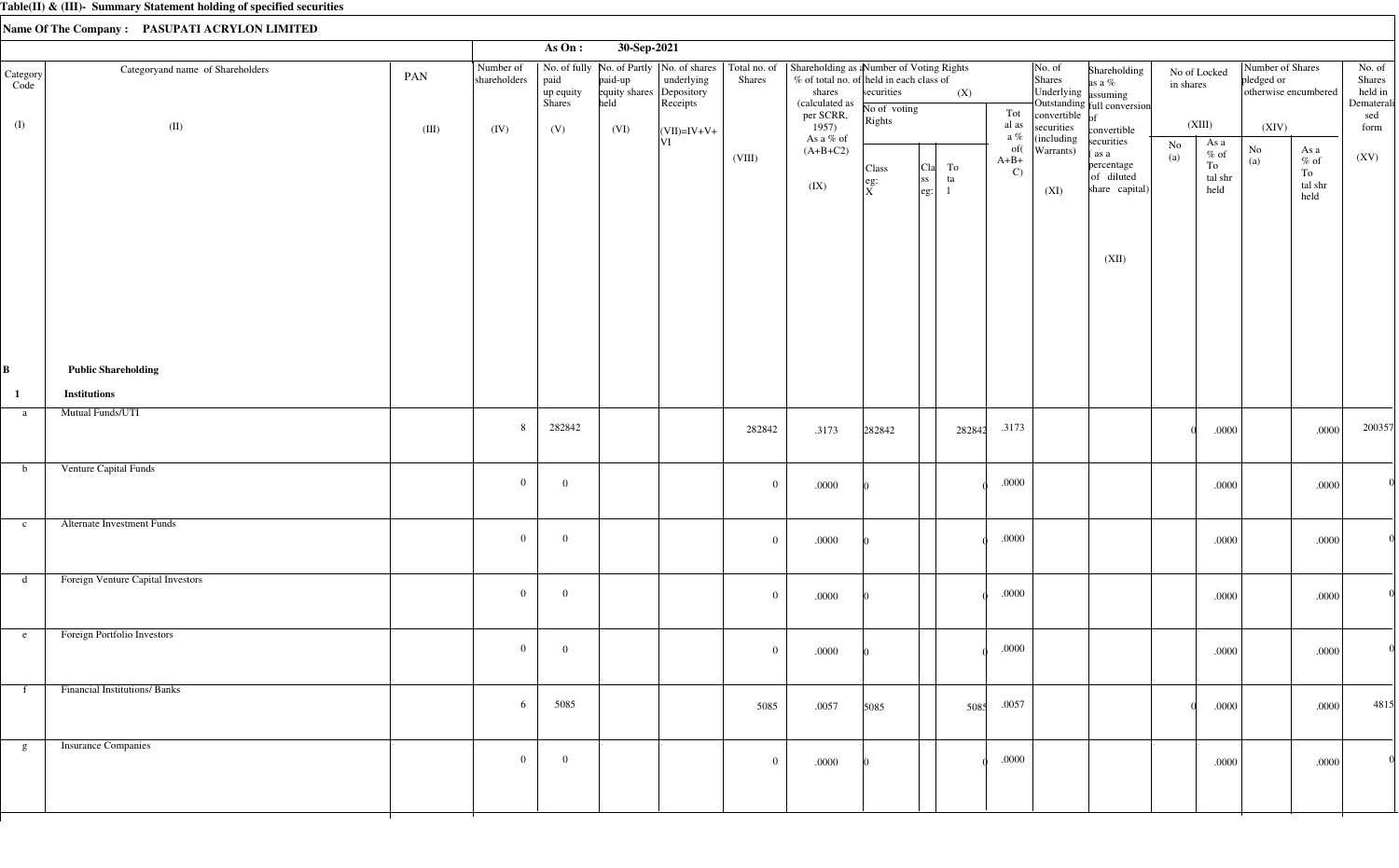|                         |                                        |       |                           | As On:                             | 30-Sep-2021                                 |                                                                        |                        |                                                                                                                               |                                      |                                                                              |                               |                                                                                    |                                                                            |                           |                                            |                                |                                                                       |                                                  |
|-------------------------|----------------------------------------|-------|---------------------------|------------------------------------|---------------------------------------------|------------------------------------------------------------------------|------------------------|-------------------------------------------------------------------------------------------------------------------------------|--------------------------------------|------------------------------------------------------------------------------|-------------------------------|------------------------------------------------------------------------------------|----------------------------------------------------------------------------|---------------------------|--------------------------------------------|--------------------------------|-----------------------------------------------------------------------|--------------------------------------------------|
| Category<br>Code        | Categoryand name of Shareholders       | PAN   | Number of<br>shareholders | paid<br>up equity<br><b>Shares</b> | paid-up<br>equity shares Depository<br>held | No. of fully   No. of Partly   No. of shares<br>underlying<br>Receipts | Total no. of<br>Shares | Shareholding as a Number of Voting Rights<br>% of total no. of held in each class of<br>shares<br>(calculated as<br>per SCRR, | securities<br>No of voting<br>Rights | (X)                                                                          | Tot                           | No. of<br>Shares<br>Underlying assuming<br>convertible $\int_{\text{of}}^{\infty}$ | Shareholding<br>as a %<br>Outstanding full conversion                      | No of Locked<br>in shares |                                            | Number of Shares<br>pledged or | otherwise encumbered                                                  | No. of<br>Shares<br>held in<br>Dematerali<br>sed |
| (I)                     | (II)                                   | (III) | (IV)                      | (V)                                | (VI)                                        | $\vert$ (VII)=IV+V+                                                    |                        | 1957)<br>As a % of                                                                                                            |                                      |                                                                              | al as<br>a $\%$               | securities<br>(including                                                           | convertible                                                                |                           | (XIII)                                     | (XIV)                          |                                                                       | form                                             |
|                         |                                        |       |                           |                                    |                                             | V                                                                      | (VIII)                 | $(A+B+C2)$<br>(IX)                                                                                                            | Class<br>eg:<br>$\frac{1}{X}$        | To<br>  <sub>C1a</sub>  <br><sub>ss</sub><br>ta<br>$\left \text{eg:}\right $ | of(<br>$A+B+$<br>$\mathbf{C}$ | Warrants)<br>(XI)                                                                  | securities<br>(as a<br>percentage<br>of diluted<br>share capital)<br>(XII) | $\rm No$<br>(a)           | As $a$<br>$\%$ of<br>To<br>tal shr<br>held | $\rm No$<br>$\left( a\right)$  | As a<br>$\%$ of<br>To<br>$\ensuremath{\text{tal}}\xspace$ shr<br>held | (XV)                                             |
| B                       | <b>Public Shareholding</b>             |       |                           |                                    |                                             |                                                                        |                        |                                                                                                                               |                                      |                                                                              |                               |                                                                                    |                                                                            |                           |                                            |                                |                                                                       |                                                  |
| $\mathbf{1}$            | <b>Institutions</b>                    |       |                           |                                    |                                             |                                                                        |                        |                                                                                                                               |                                      |                                                                              |                               |                                                                                    |                                                                            |                           |                                            |                                |                                                                       |                                                  |
| h                       | Provident Funds/ Pension Funds         |       | $\overline{0}$            | $\overline{0}$                     |                                             |                                                                        | $\overline{0}$         | .0000                                                                                                                         |                                      |                                                                              | .0000                         |                                                                                    |                                                                            |                           | .0000                                      |                                | .0000                                                                 |                                                  |
| $\mathbf{i}$            | Any Other (specify)                    |       | $\overline{0}$            | $\overline{0}$                     |                                             |                                                                        | $\overline{0}$         | .0000                                                                                                                         |                                      |                                                                              | .0000                         |                                                                                    |                                                                            |                           | .0000                                      |                                | .0000                                                                 |                                                  |
|                         | Sub Total $(B)(1)$ :                   |       | 14                        | 287927                             |                                             |                                                                        | 287927                 | .3230                                                                                                                         | 287927                               | 287927                                                                       | .3230                         |                                                                                    |                                                                            |                           |                                            |                                |                                                                       | 205172                                           |
| $\overline{\mathbf{c}}$ | <b>Central Govt/State Govt(s)/ POI</b> |       |                           |                                    |                                             |                                                                        |                        |                                                                                                                               |                                      |                                                                              |                               |                                                                                    |                                                                            |                           |                                            |                                |                                                                       |                                                  |
| a                       | GOVT.                                  |       | $\overline{0}$            | $\overline{0}$                     |                                             |                                                                        | $\overline{0}$         | .0000                                                                                                                         |                                      |                                                                              | .0000                         |                                                                                    |                                                                            |                           | .0000                                      |                                | .0000                                                                 |                                                  |
|                         | Sub Total $(B)(2)$ :                   |       | $\overline{0}$            | $\overline{0}$                     |                                             |                                                                        | $\overline{0}$         | $.0000$                                                                                                                       |                                      |                                                                              | .0000                         |                                                                                    |                                                                            |                           |                                            |                                |                                                                       |                                                  |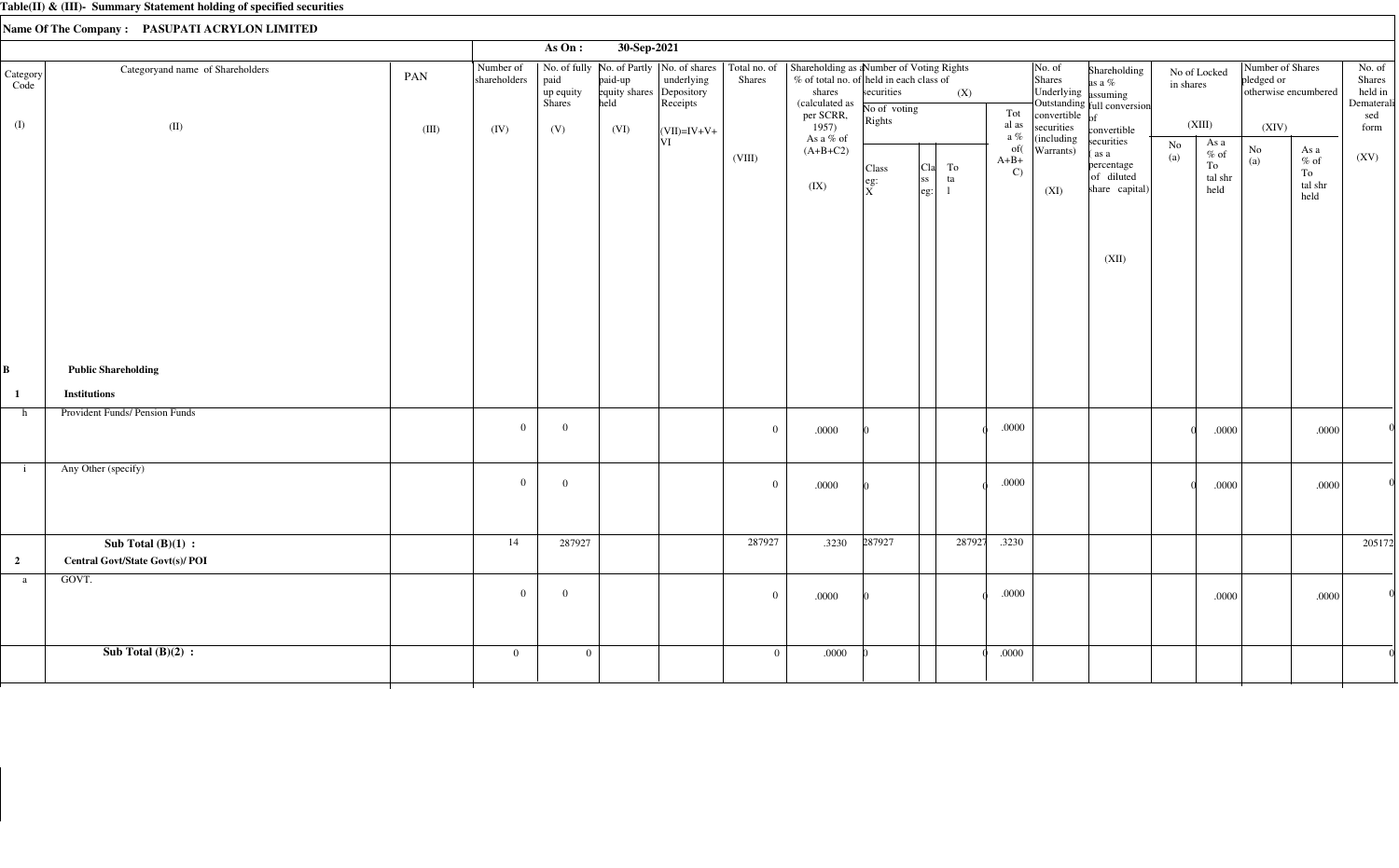|                         |                                                                                         |              |                                   | As On:                             | 30-Sep-2021                                         |                                                                                                              |                |                                                                                                                                         |                                                   |                                              |          |                               |                                                                                                          |                                                                           |                               |                                                  |                                         |                                                                       |                                                          |
|-------------------------|-----------------------------------------------------------------------------------------|--------------|-----------------------------------|------------------------------------|-----------------------------------------------------|--------------------------------------------------------------------------------------------------------------|----------------|-----------------------------------------------------------------------------------------------------------------------------------------|---------------------------------------------------|----------------------------------------------|----------|-------------------------------|----------------------------------------------------------------------------------------------------------|---------------------------------------------------------------------------|-------------------------------|--------------------------------------------------|-----------------------------------------|-----------------------------------------------------------------------|----------------------------------------------------------|
| Category<br>Code<br>(I) | Categoryand name of Shareholders<br>(II)                                                | PAN<br>(III) | Number of<br>shareholders<br>(IV) | paid<br>up equity<br>Shares<br>(V) | paid-up<br>equity shares Depository<br>held<br>(VI) | No. of fully   No. of Partly   No. of shares   Total no. of<br>underlying<br>Receipts<br>$\vert$ (VII)=IV+V+ | <b>Shares</b>  | Shareholding as aNumber of Voting Rights<br>$%$ of total no. of held in each class of<br>shares<br>(calculated as<br>per SCRR,<br>1957) | securities<br>No of voting<br>Rights              |                                              | (X)      | Tot<br>al as<br>a %           | $\vert$ No. of<br>Shares<br>Underlying assuming<br>convertible $\int_{\text{of}}^{\infty}$<br>securities | Shareholding<br>as a $\%$<br>Outstanding full conversion<br>convertible   | No of Locked<br>in shares     | (XIII)                                           | Number of Shares<br>pledged or<br>(XIV) | otherwise encumbered                                                  | No. of<br>Shares<br>held in<br>Dematerali<br>sed<br>form |
|                         |                                                                                         |              |                                   |                                    |                                                     | VI                                                                                                           | (VIII)         | As a % of<br>$(A+B+C2)$<br>(IX)                                                                                                         | Class<br>$\begin{vmatrix} eg: \\ X \end{vmatrix}$ | To<br>  <sub>C1a</sub>  <br>ss <br>ta<br>eg: |          | of(<br>$A+B+$<br>$\mathbf{C}$ | (including<br>Warrants)<br>(XI)                                                                          | securities<br>as a<br>percentage<br>of diluted<br>share capital)<br>(XII) | $\mathbf{N}\mathbf{o}$<br>(a) | As a<br>$\%$ of<br>${\rm To}$<br>tal shr<br>held | $\rm No$<br>(a)                         | As a<br>$\%$ of<br>To<br>$\ensuremath{\text{tal}}\xspace$ shr<br>held | (XV)                                                     |
| B                       | <b>Public Shareholding</b>                                                              |              |                                   |                                    |                                                     |                                                                                                              |                |                                                                                                                                         |                                                   |                                              |          |                               |                                                                                                          |                                                                           |                               |                                                  |                                         |                                                                       |                                                          |
| $\mathbf{3}$            | <b>Non-Institutions</b>                                                                 |              |                                   |                                    |                                                     |                                                                                                              |                |                                                                                                                                         |                                                   |                                              |          |                               |                                                                                                          |                                                                           |                               |                                                  |                                         |                                                                       |                                                          |
| a<br>$\mathbf{i}$       | Individuals<br>Individual shareholders holding nominal share capital up to Rs. 2 lakhs. |              | 55001                             | 19229477                           |                                                     |                                                                                                              | 19229477       | 21.5739                                                                                                                                 | 19229477                                          |                                              | 19229477 | 21.5739                       |                                                                                                          |                                                                           | 252                           | .0013                                            |                                         | .0000                                                                 | 13777739                                                 |
| $\mathbf{ii}$           | Individual shareholders holding nominal share capital in excess of Rs. 2 lakhs.         |              | 109                               | 7390334                            |                                                     |                                                                                                              | 7390334        | 8.2913                                                                                                                                  | 7390334                                           |                                              | 7390334  | 8.2913                        |                                                                                                          |                                                                           |                               | .0000                                            |                                         | .0000                                                                 | 7190006                                                  |
| $\mathbf b$             | NBFCs registered with RBI                                                               |              |                                   | 90                                 |                                                     |                                                                                                              | 90             | .0001                                                                                                                                   | 90                                                |                                              | -90      | .0001                         |                                                                                                          |                                                                           |                               | .0000                                            |                                         | .0000                                                                 | 90                                                       |
| $\mathbf{c}$            | <b>Employee Trust</b>                                                                   |              | $\overline{0}$                    | $\overline{0}$                     |                                                     |                                                                                                              | $\overline{0}$ | .0000                                                                                                                                   |                                                   |                                              |          | $.0000\,$                     |                                                                                                          |                                                                           |                               | .0000                                            |                                         | .0000                                                                 |                                                          |
| d                       | Overseas Depositories (holding DRs) (balancing figure)                                  |              | $\overline{0}$                    | $\mathbf{0}$                       |                                                     |                                                                                                              | $\overline{0}$ | $.0000$                                                                                                                                 |                                                   |                                              |          | .0000                         |                                                                                                          |                                                                           |                               | .0000                                            |                                         | .0000                                                                 |                                                          |
| e                       | Any Other (specify)                                                                     |              | $\overline{0}$                    | $\mathbf{0}$                       |                                                     |                                                                                                              | $\bf{0}$       | .0000                                                                                                                                   |                                                   |                                              |          | $.0000\,$                     |                                                                                                          |                                                                           |                               | .0000                                            |                                         | .0000                                                                 |                                                          |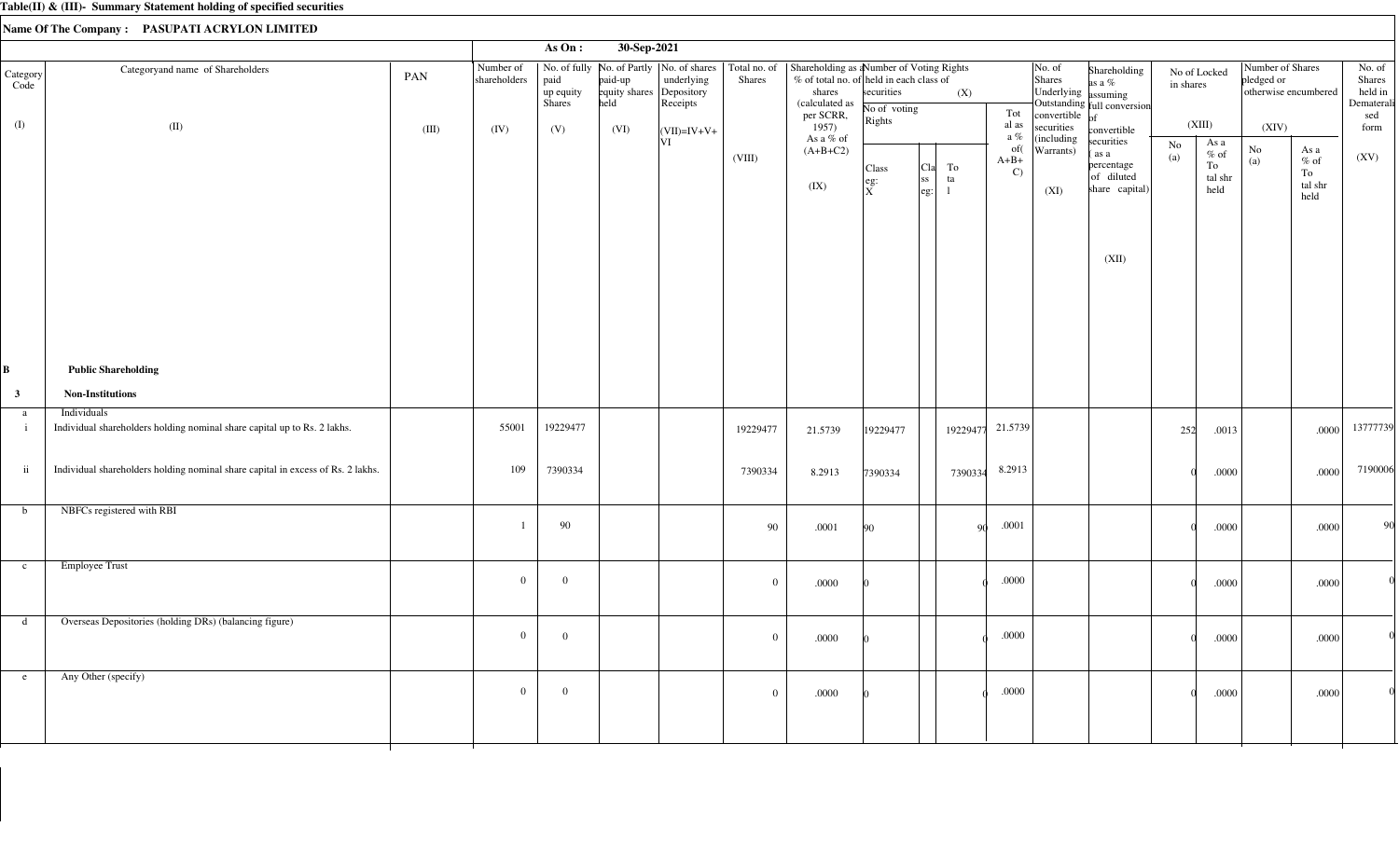|                  |                                               |       |                           | As On:                      | 30-Sep-2021                      |                                      |                |                                                                                                                                                                                             |                              |                                                                  |                               |                                                                        |                                                                   |           |                                                  |                                                        |                                                                       |                                                  |
|------------------|-----------------------------------------------|-------|---------------------------|-----------------------------|----------------------------------|--------------------------------------|----------------|---------------------------------------------------------------------------------------------------------------------------------------------------------------------------------------------|------------------------------|------------------------------------------------------------------|-------------------------------|------------------------------------------------------------------------|-------------------------------------------------------------------|-----------|--------------------------------------------------|--------------------------------------------------------|-----------------------------------------------------------------------|--------------------------------------------------|
| Category<br>Code | Categoryand name of Shareholders              | PAN   | Number of<br>shareholders | paid<br>up equity<br>Shares | paid-up<br>equity shares<br>held | underlying<br>Depository<br>Receipts | Shares         | No. of fully   No. of Partly   No. of shares   Total no. of   Shareholding as a Number of Voting Rights<br>% of total no. of held in each class of<br>shares<br>(calculated as<br>per SCRR, | securities<br>No of voting   | (X)                                                              | Tot                           | No. of<br>Shares<br>Underlying assuming<br>convertible $\overline{of}$ | Shareholding<br>as a %<br>Outstanding full conversion             | in shares | No of Locked                                     | Number of Shares<br>pledged or<br>otherwise encumbered |                                                                       | No. of<br>Shares<br>held in<br>Dematerali<br>sed |
| (I)              | (II)                                          | (III) | (IV)                      | (V)                         | (VI)                             | $ (VII)=IV+V+$                       |                | 1957)<br>As a % of                                                                                                                                                                          | Rights                       |                                                                  | al as<br>a $\%$               | securities<br>(including                                               | convertible                                                       |           | (XIII)                                           | (XIV)                                                  |                                                                       | form                                             |
|                  |                                               |       |                           |                             |                                  | VI                                   | (VIII)         | $(A+B+C2)$<br>(IX)                                                                                                                                                                          | Class<br>eg:<br>$\mathbf{x}$ | <sub>C1a</sub>  <br>To<br>ss <br>ta<br>$\left \text{eg:}\right $ | of(<br>$A+B+$<br>$\mathbf{C}$ | Warrants)<br>(XI)                                                      | securities<br>(as a<br>percentage<br>of diluted<br>share capital) | No<br>(a) | As a<br>$\%$ of<br>${\rm To}$<br>tal shr<br>held | No<br>(a)                                              | As a<br>$\%$ of<br>To<br>$\ensuremath{\text{tal}}\xspace$ shr<br>held | (XV)                                             |
|                  |                                               |       |                           |                             |                                  |                                      |                |                                                                                                                                                                                             |                              |                                                                  |                               |                                                                        | (XII)                                                             |           |                                                  |                                                        |                                                                       |                                                  |
|                  | <b>Public Shareholding</b>                    |       |                           |                             |                                  |                                      |                |                                                                                                                                                                                             |                              |                                                                  |                               |                                                                        |                                                                   |           |                                                  |                                                        |                                                                       |                                                  |
| $\mathbf{3}$     | <b>Non-Institutions</b>                       |       |                           |                             |                                  |                                      |                |                                                                                                                                                                                             |                              |                                                                  |                               |                                                                        |                                                                   |           |                                                  |                                                        |                                                                       |                                                  |
| $\mathbf{i}$     | Any Other (specify)<br>Other Bodies Corporate |       | 353                       | 3205665                     |                                  |                                      | 3205665        | 3.5965                                                                                                                                                                                      | 3205665                      | 3205665                                                          | 3.5965                        |                                                                        |                                                                   |           | .0000                                            |                                                        | .0000                                                                 | 3024285                                          |
| $\mathbf{i}$     | Other Bodies Corporate                        |       |                           |                             |                                  |                                      |                |                                                                                                                                                                                             |                              |                                                                  |                               |                                                                        |                                                                   |           | .0000                                            |                                                        |                                                                       |                                                  |
|                  | ACCUREX TRADERS PVT LTD ACCA1330J             |       |                           | 1750000                     |                                  |                                      | 1750000        | 1.9634                                                                                                                                                                                      | 1750000                      | 1750000                                                          | 1.9634                        |                                                                        |                                                                   |           | .0000                                            |                                                        |                                                                       | 1750000                                          |
| ii)a             | NRI WITH REPAT                                |       | 620                       | 607881                      |                                  |                                      | 607881         | .6820                                                                                                                                                                                       | 607881                       | 607881                                                           | .6820                         |                                                                        |                                                                   |           | .0000                                            |                                                        | .0000                                                                 | 317555                                           |
| ii)b             | NRI WITHOUT REPAT                             |       | 103                       | 133656                      |                                  |                                      | 133656         | .1500                                                                                                                                                                                       | 133656                       | 133656                                                           | .1500                         |                                                                        |                                                                   |           | .0000                                            |                                                        | .0000                                                                 | 133656                                           |
| iii              | Trust                                         |       | $\overline{0}$            | $\overline{0}$              |                                  |                                      | $\overline{0}$ | $.0000\,$                                                                                                                                                                                   |                              |                                                                  | $.0000\,$                     |                                                                        |                                                                   |           | .0000                                            |                                                        | .0000                                                                 |                                                  |
| iv               | Cooperative Societies                         |       | $\theta$                  | $\overline{0}$              |                                  |                                      | $\overline{0}$ | .0000                                                                                                                                                                                       |                              |                                                                  | .0000                         |                                                                        |                                                                   |           | $.0000\,$                                        |                                                        | .0000                                                                 |                                                  |
| V                | <b>Educational Institutions</b>               |       | $\mathbf{0}$              | $\overline{0}$              |                                  |                                      | $\overline{0}$ | .0000                                                                                                                                                                                       |                              |                                                                  | $.0000\,$                     |                                                                        |                                                                   |           | $.0000$                                          |                                                        | .0000                                                                 |                                                  |
| vi               | OCB                                           |       | $\overline{c}$            | 897566                      |                                  |                                      | 897566         | 1.0070                                                                                                                                                                                      | 897566                       | 897566                                                           | 1.0070                        |                                                                        |                                                                   |           | .0000                                            |                                                        | .0000                                                                 | 897566                                           |
| vi               | OCB                                           |       |                           |                             |                                  |                                      |                |                                                                                                                                                                                             |                              |                                                                  |                               |                                                                        |                                                                   |           | .0000                                            |                                                        |                                                                       |                                                  |
|                  | CEREX TRADING (U.K.) LTD. AAFCC9773N          |       |                           | 895856                      |                                  |                                      | 895856         | 1.0051                                                                                                                                                                                      | 895856                       | 895856                                                           | 1.0051                        |                                                                        |                                                                   |           | .0000                                            |                                                        |                                                                       | 895856                                           |
|                  | Foreign Companies                             |       | $\overline{2}$            | 415080                      |                                  |                                      | 415080         | .4657                                                                                                                                                                                       | 415080                       | 415080                                                           | .4657                         |                                                                        |                                                                   |           | .0000.                                           |                                                        | $.0000\,$                                                             |                                                  |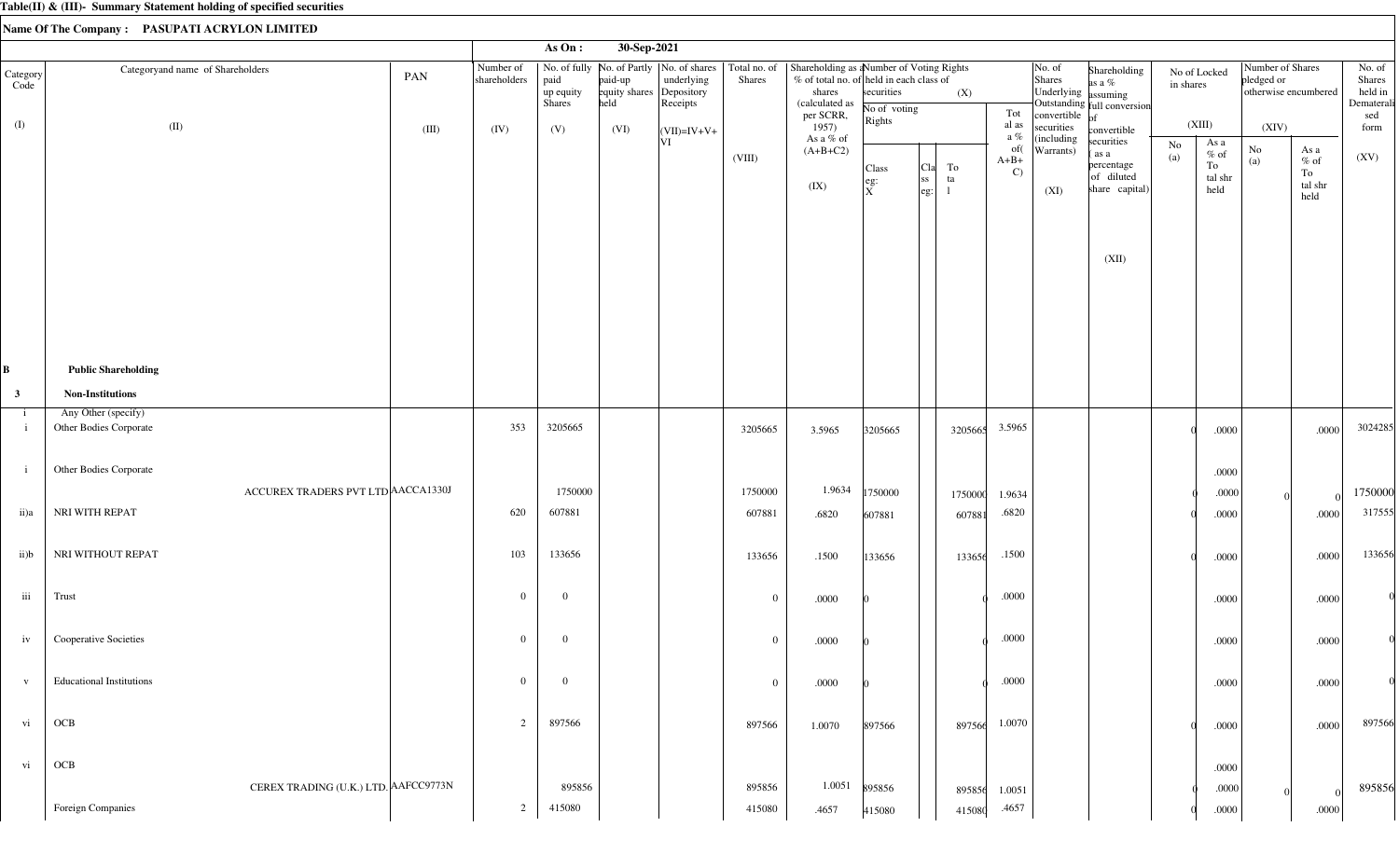|                  |                                                            |       |                           | As On:                      | 30-Sep-2021                                          |                                                         |                               |                                                                                                                              |                                             |                                                  |                  |                                                                   |                                                                                |           |                                         |                                                        |                                         |                                                  |
|------------------|------------------------------------------------------------|-------|---------------------------|-----------------------------|------------------------------------------------------|---------------------------------------------------------|-------------------------------|------------------------------------------------------------------------------------------------------------------------------|---------------------------------------------|--------------------------------------------------|------------------|-------------------------------------------------------------------|--------------------------------------------------------------------------------|-----------|-----------------------------------------|--------------------------------------------------------|-----------------------------------------|--------------------------------------------------|
| Category<br>Code | Categoryand name of Shareholders                           | PAN   | Number of<br>shareholders | paid<br>up equity<br>Shares | paid-up<br>equity shares Depository<br>held Receipts | No. of fully No. of Partly  No. of shares<br>underlying | Total no. of<br><b>Shares</b> | Shareholding as aNumber of Voting Rights<br>% of total no. of held in each class of<br>shares<br>(calculated as<br>per SCRR, | securities<br>No of voting                  |                                                  | (X)              | No. of<br>Shares<br>Tot<br>convertible                            | Shareholding<br>as a $%$<br>Underlying assuming<br>Outstanding full conversion | in shares | No of Locked                            | Number of Shares<br>pledged or<br>otherwise encumbered |                                         | No. of<br>Shares<br>held in<br>Dematerali<br>sed |
| (I)              | (II)                                                       | (III) | (IV)                      | (V)                         | (VI)                                                 | $\vert$ (VII)=IV+V+                                     |                               | 1957)                                                                                                                        | Rights                                      |                                                  |                  | al as<br>securities                                               | convertible                                                                    |           | (XIII)                                  | (XIV)                                                  |                                         | form                                             |
|                  |                                                            |       |                           |                             |                                                      | VI                                                      | (VIII)                        | As a % of<br>$(A+B+C2)$<br>(IX)                                                                                              | Class<br>eg:<br>$\mathbf{\overset{eg:}{X}}$ | Cla<br>To<br> ss <br>ta<br>$ \mathrm{eg}\colon $ | $A+B+$           | a $\%$<br>(including<br>of(<br>Warrants)<br>$\mathcal{C}$<br>(XI) | securities<br>(as a<br>percentage<br>of diluted<br>share capital)              | No<br>(a) | As a<br>$%$ of<br>To<br>tal shr<br>held | No<br>(a)                                              | As a<br>$%$ of<br>To<br>tal shr<br>held | (XV)                                             |
|                  |                                                            |       |                           |                             |                                                      |                                                         |                               |                                                                                                                              |                                             |                                                  |                  |                                                                   | (XII)                                                                          |           |                                         |                                                        |                                         |                                                  |
| B                | <b>Public Shareholding</b>                                 |       |                           |                             |                                                      |                                                         |                               |                                                                                                                              |                                             |                                                  |                  |                                                                   |                                                                                |           |                                         |                                                        |                                         |                                                  |
| $\mathbf{3}$     | <b>Non-Institutions</b>                                    |       |                           |                             |                                                      |                                                         |                               |                                                                                                                              |                                             |                                                  |                  |                                                                   |                                                                                |           |                                         |                                                        |                                         |                                                  |
|                  | Any Other (specify)                                        |       |                           |                             |                                                      |                                                         |                               |                                                                                                                              |                                             |                                                  |                  |                                                                   |                                                                                |           |                                         |                                                        |                                         |                                                  |
| vii              |                                                            |       |                           |                             |                                                      |                                                         |                               |                                                                                                                              |                                             |                                                  |                  |                                                                   |                                                                                |           |                                         |                                                        |                                         |                                                  |
|                  | Sub Total $(B)(3)$ :                                       |       | 56191                     | 31879749                    |                                                      |                                                         | 31879749                      | 35.7665                                                                                                                      | 31879749                                    |                                                  | 31879749 35.7665 |                                                                   |                                                                                |           |                                         |                                                        |                                         | 25340897                                         |
|                  | Total Public Shareholding (B) = $(B)(1) + (B)(2)+(B)(3)$ : |       | 56205                     | 32167676                    |                                                      |                                                         | 32167676                      |                                                                                                                              | 36.0895 32167676                            |                                                  | 32167676         | 36.0895                                                           |                                                                                | 252       | .00                                     |                                                        |                                         | 25546069                                         |
|                  | Total $(A) + (B)$ :                                        |       | 56218                     | 89133121                    |                                                      |                                                         | 89133121                      |                                                                                                                              | 100.0000 89133121                           |                                                  | 89133121         | 100.0000                                                          |                                                                                | 252       | .0013                                   |                                                        | 15125000 16.9690                        | 82511514                                         |